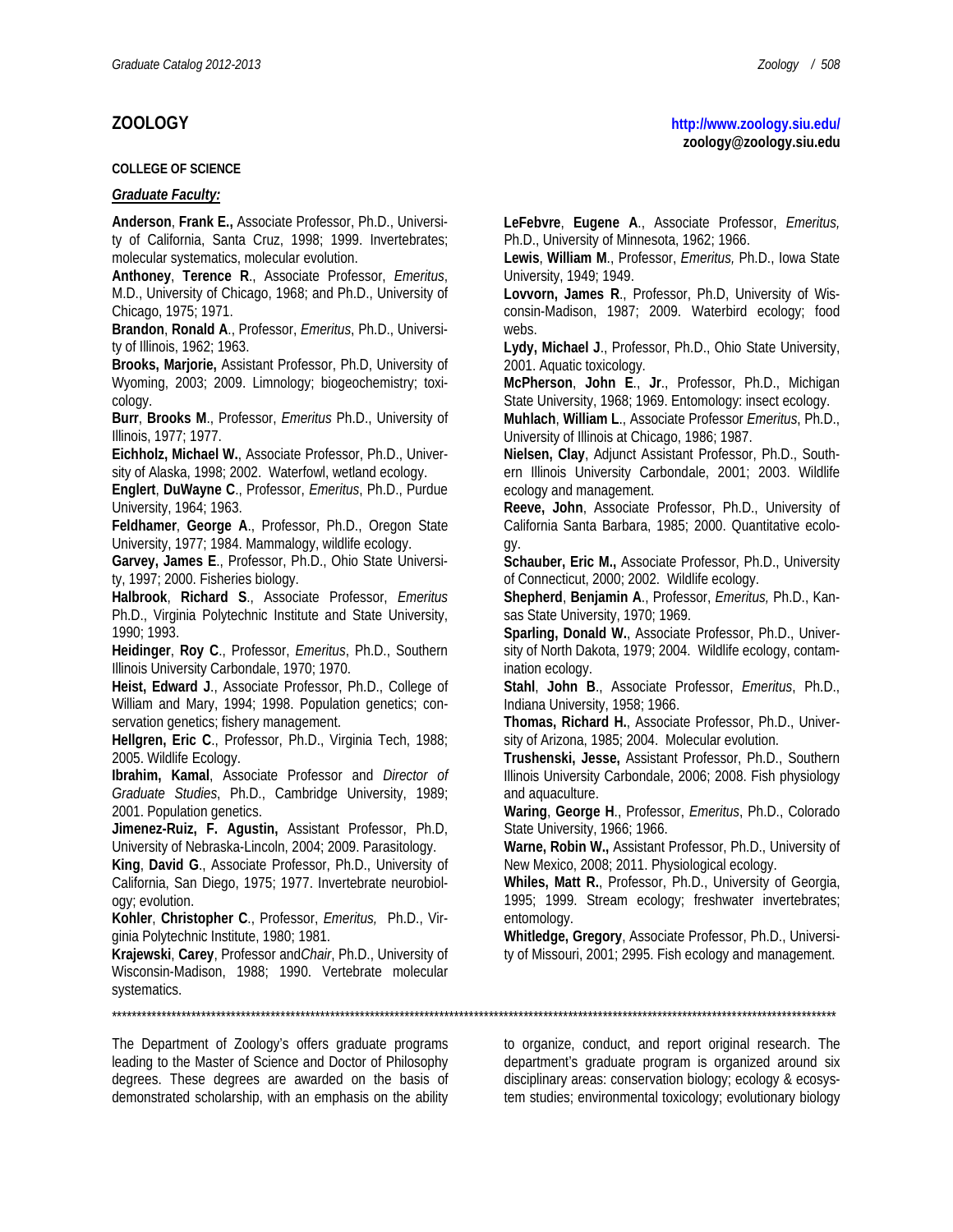& systematics; fisheries biology & aquaculture; and wildlife ecology & management. These research groups draw heavily upon the expertise of faculty members affiliated with SIUC's Fisheries and Illinois Aquaculture Center, Cooperative Wildlife Research Laboratory, and Center for Ecology. Graduate research in Zoology is facilitated by SIUC's geographic location, notably its proximity to extensive national forests, wildlife refuges, state parks, and other natural areas of diverse physiography.

### **Admission**

Application forms can be obtained via the departmental webpage

#### [\(http://www.science.siu.edu/zoology/applicationproc](http://www.science.siu.edu/zoology/applicationproc%20ess2.html)

[ess2.html.](http://www.science.siu.edu/zoology/applicationproc%20ess2.html) A completed departmental application includes the form, transcripts of all previous college credits, an official score report for the Graduate Record Examination (GRE) General Test, and three letters of evaluation that address the applicant's academic abilities. A nonrefundable application fee must be submitted with the departmental application form. Applicants pay this fee when applying electronically to the Graduate School. Students who wish to be considered for a university fellowship must have a complete application on file by December 1. There are no other application deadlines, but early contact with the department is encouraged.

Applicants for both M.S. and Ph.D. programs must fulfill all admissions requirements of the Graduate School. Inquiries about Zoology graduate program should be made to the Director of Graduate Studies in Zoology. More information is available on the department's website [\(http://www.science.siu.edu/zoology/graduateprogram.](http://www.science.siu.edu/zoology/graduateprogram) 

[html\)](http://www.science.siu.edu/zoology/graduateprogram). Prospective applicants are strongly encouraged to make contact with faculty members in their area of research interest prior to submitting an application.

Applicants to the master's program must possess the following academic background: 24 semester hours (or equivalent) in courses covering the basic principles of zoology (including animal diversity, genetics, ecology, and evolution or developmental biology); one year of college chemistry (organic and biochemistry are also desirable); one year of college mathematics including college algebra and trigonometry (calculus and statistics are also desirable); an undergraduate grade point average of at least 2.70 (A=4.0). Applicants with a GPA less than 2.70 will be considered on individual merit.

Applicants for the doctoral degree must have a solid background in biological science, hold a master's degree , and have a grade point average in graduate work of 3.25 or above. Applicants with a graduate GPA less than 3.25 will be considered on individual merit. Direct entry to the doctoral program for students with only a bachelor's degree, or accelerated entry from the master's program, is possible for students demonstrating exceptional potential.

During the admission process and prior to registration, a student should consult with faculty members representing his or her area of interest to identify an advisor. Advisors will be assigned formally by the Director of Graduate Studies upon admission. A change in advisor later in the program must be coordinated and approved by the Director of Graduate Studies.

Each student, in consultation with the advisor, must assemble an advisory committee to be approved by the Director of Graduate Studies before the end of the first semester of enrollment. For the master's degree, the committee shall consist of at least three graduate faculty members, one of whom may be from outside the department, with the advisor serving as chair. For the doctoral degree, the advisory committee shall consist of five graduate faculty members, one of whom must be from outside the department, with the advisor serving as chair. A program of study must be approved by the advisory committee and submitted to the Director of Graduate Studies no later than second semester of enrollment. A research proposal must be approved by the advisory committee and submitted to the Director of Graduate Studies no later than the third semester. Students may not register for ZOOL 599 or 600 before their proposal is approved.

## **Master of Science Degree**

All requirements of the Graduate School must be satisfied. At least of 30 hours of graduate credit (15 hours at the 500 level) is required beyond the bachelor's degree, including 21 hours of graded coursework, 2 hours of ZOOL 589, 6 hours of ZOOL 599, and two or more courses in a specific area representing the research tool. A grade-point average of 3.00 in graduate coursework must be maintained. Failure to meet this requirement will result in academic probation and loss of financial support from the department.

*Thesis*. Students must prepare and defend a thesis based on the results of original research. The nature of the research is developed by the student in consultation with the advisor and advisory committee. The thesis is evaluated by the advisory committee and must be successfully defended before graduation. The defense consists of a presentation of thesis results in public seminar, followed by a close session of oral evaluation by the advisory committee. A final version of the thesis must be approved by the advisory committee, the Director of Graduate Studies, the Department Chair, and the Graduate School. M.S. candidates must follow all Graduate School procedures in applying for graduation and deposit one bound copy of their thesis with the department.

# **Doctor of Philosophy Degree**

All requirements of the Graduate School must be satisfied. Students entering the doctoral program are expected to have taken courses in the broad areas of animal diversity & evolution, ecology, and cell biology & genetics. Admission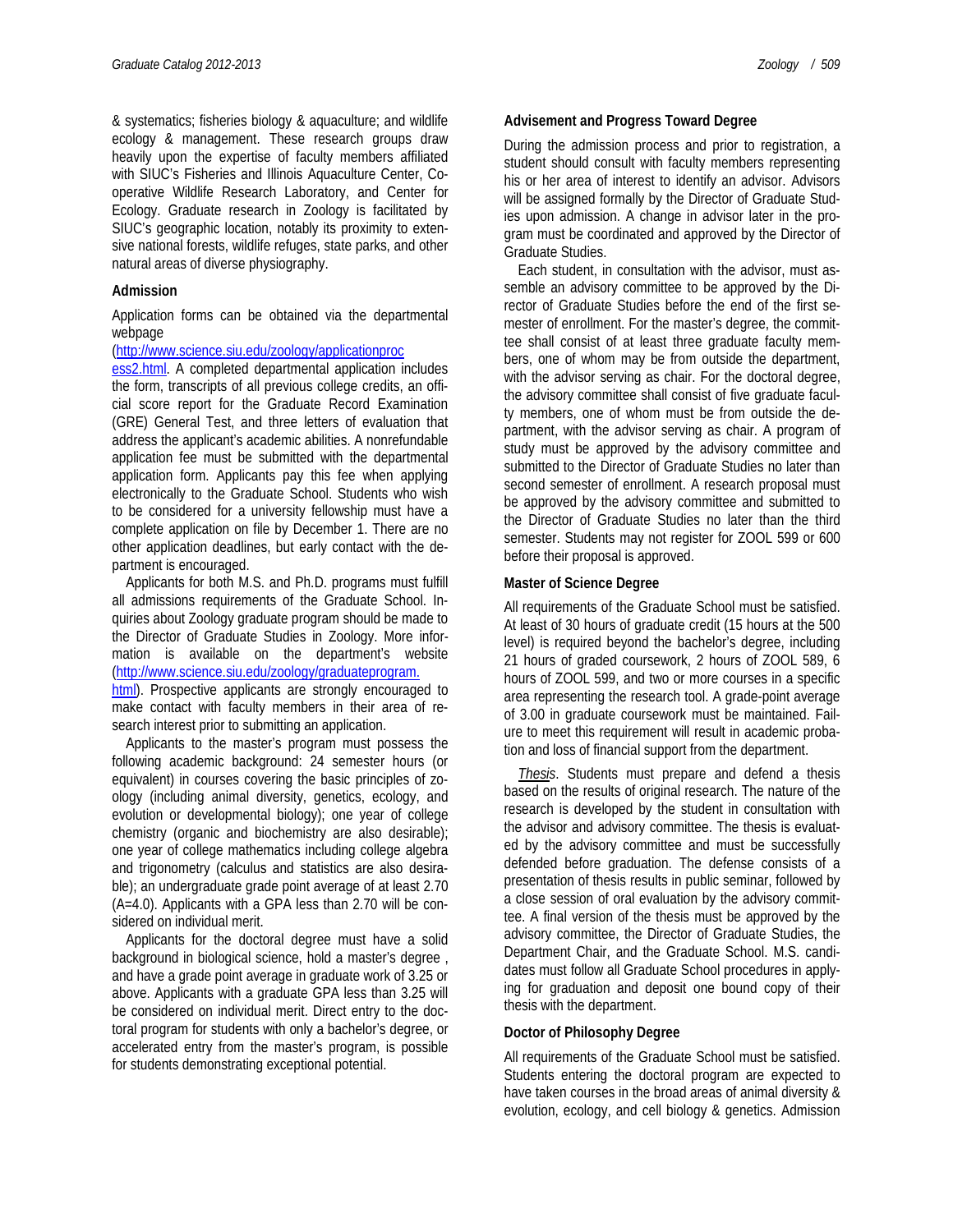to the Ph.D. program requires two courses in two of these areas and three courses in the third. Students may be ad-

mitted with deficiencies, but must acquire the necessary coursework as part of their doctoral studies.

There is no minimum credit-hour requirement beyond the Graduate School's residency and dissertation requirements. A student, in consultation with his or her advisory committee, prepares a program of study that includes courses (including two semesters of ZOOL 589), seminars, and research. A research tool, consisting of at least two courses in a specific subject area, is required. A 3.25 grade point average in graduate coursework must be maintained. Failure to meet this requirement will result in loss of financial support from the department.

*Preliminary Examinations.* Written and oral examinations are taken after the tool requirement and major portion of any other formal coursework are completed, usually at the end of the second year of graduate study. The examinations focus on the student's area of research expertise as defined by the student, the advisor, and the advisory committee, and approved by the Director of Graduate Studies and the Department Chair. Administration and evaluation of these examinations is governed by the department's Pre-**\*\*\*\*\*\*\*\*\*\*\*\*\*\*\*\*\*\*\*\*\*\*\*\*\*\*\*\*\*\*\*\*\*\*\*\*\*\*\*\*\*\*\*\*\*\*\*\*\*\*\*\*\*\*\*\*\*\*\*\*\*\*\*\*\*\*\*\*\*\*\*\*\*\*\*\*\*\*\*\*\*\*\*\*\*\*\*\*\*\*\*\*\*\*\*\*\*\*\*\*\*\*\*\*\*\*\*\*\*\*\*\*\*\*\*\*\*\*\*\*\*\*\*\*\*\*\*\*\*\*\*\*\*\*\*\*\*\*\*\*\*\*\*\*\*\***

# **Courses (ZOOL)**

#### *Students enrolled in zoology courses may incur field trip or laboratory expenses of \$5 to \$25.*

**405-3 Systematic Zoology.** Theory and procedure of classification; population taxonomy; variation and its analysis; rules of zoological nomenclature; taxonomic publication. Three one-hour lecture-discussion meetings per week. Prerequisite: 220a,b or 220.

**407-4 Parasitology.** Principles, collection, identification, morphology, life histories, and control measures. Two lectures and two 2-hour laboratories per week. Prerequisite: ZOOL 220. Laboratory/Field Trip Fee: \$15.

**408-3 Herpetology.** Taxonomic groups, identification, morphology, and natural history of amphibians and reptiles. One lecture and two 2-hour laboratories per week. Laboratory/field trip fee: \$15. Prerequisite: 220b or 220.

**409-4 Vertebrate Histology.** Microscopic structure of organs and tissues with emphasis on mammalian material. Two lectures and two 2-hour lab per week. Laboratory/field trip fee: \$15. Prerequisite: 220 A, B or 220.

**410-3 Conservation Biology.** An introduction to patterns of global biodiversity and threats to that diversity. Course emphasizes how principles from numerous biological disciplines are involved in conserving and managing biodiversity, and how social, economic and political factors affect conservation strategies. Prerequisite: Biology 307.

**411-3 Environmental Risk Assessment.** Risk assessment can be defined as the process of assigning magnitudes and probabilities to the adverse effects of human activities or natural catastrophes. The risk assessment process involves issues such as global climate change,

*Dissertation.* Students must prepare and defend a dissertation based on the results of original research. The nature of the research is developed by the student in consultation with the advisor and advisory committee. Students must register for at least 24 hours of ZOOL 600 Research and Dissertation (only 6 hours are permitted prior to candidacy). The dissertation is evaluated by the advisory committee.

*Final Examination.* With the approval of the advisory committee, the candidate requests the Director of Graduate Studies to schedule a dissertation defense. The defense consists of a presentation of dissertation results in a public seminar, followed by a closed session of oral evaluation of the student's dissertation research by the advisory committee. A final version of the dissertation must be approved by the advisory committee, the Director of Graduate Studies, the Department Chair, and the Graduate School.

*Graduation.* Ph.D. candidates must follow all Graduate School procedures in applying for graduation and deposit one bound copy of their dissertation with the department.

habitat loss, acid rain deposition, reduced biological diversity, and the ecological impacts of pesticides and toxic chemicals. It uses measurements, testing, and mathematical models to quantify relationship between the initiating event and the effects. This course will include an overview of the basic framework for conducting an ecological risk assessment, and a general discussion of individual case studies involving several important environmental issues. This is a good introductory class for a student interested in assessing the effects of various stressors on environmental health. Prerequisite: 220, Biology 307 and Chemistry 340 or equivalent, or instructor's permission.

**413-4 The Invertebrates.** Structure, phylogeny, distinguishing features and habitats of the invertebrates. Two lectures and two 2-hour laboratories per week. Laboratory/field trip fee: \$15. Prerequisite: 220a or 220.

**414-4 Freshwater Invertebrates.** Taxonomic groups, identification, distribution and habitats of the North American freshwater invertebrate fauna. Two lectures, two 2-hour laboratories per week. Laboratory/field trip fee: \$15. Prerequisite: 220a or 220.

**415-3 Limnology.** Lakes and inland waters; the organisms living in them, and the factors affecting these organisms. Two lectures per week and one four-hour laboratory alternate weeks. Laboratory/field trip fee: \$15. Prerequisite: 220a or 220.

**418-5 Comparative Vertebrate Anatomy.** The comparative structure and evolution of vertebrate organ systems. Two lectures and three 2-hour laboratories per week. Laboratory/field trip fee: \$30. Prerequisite: 220B or 220.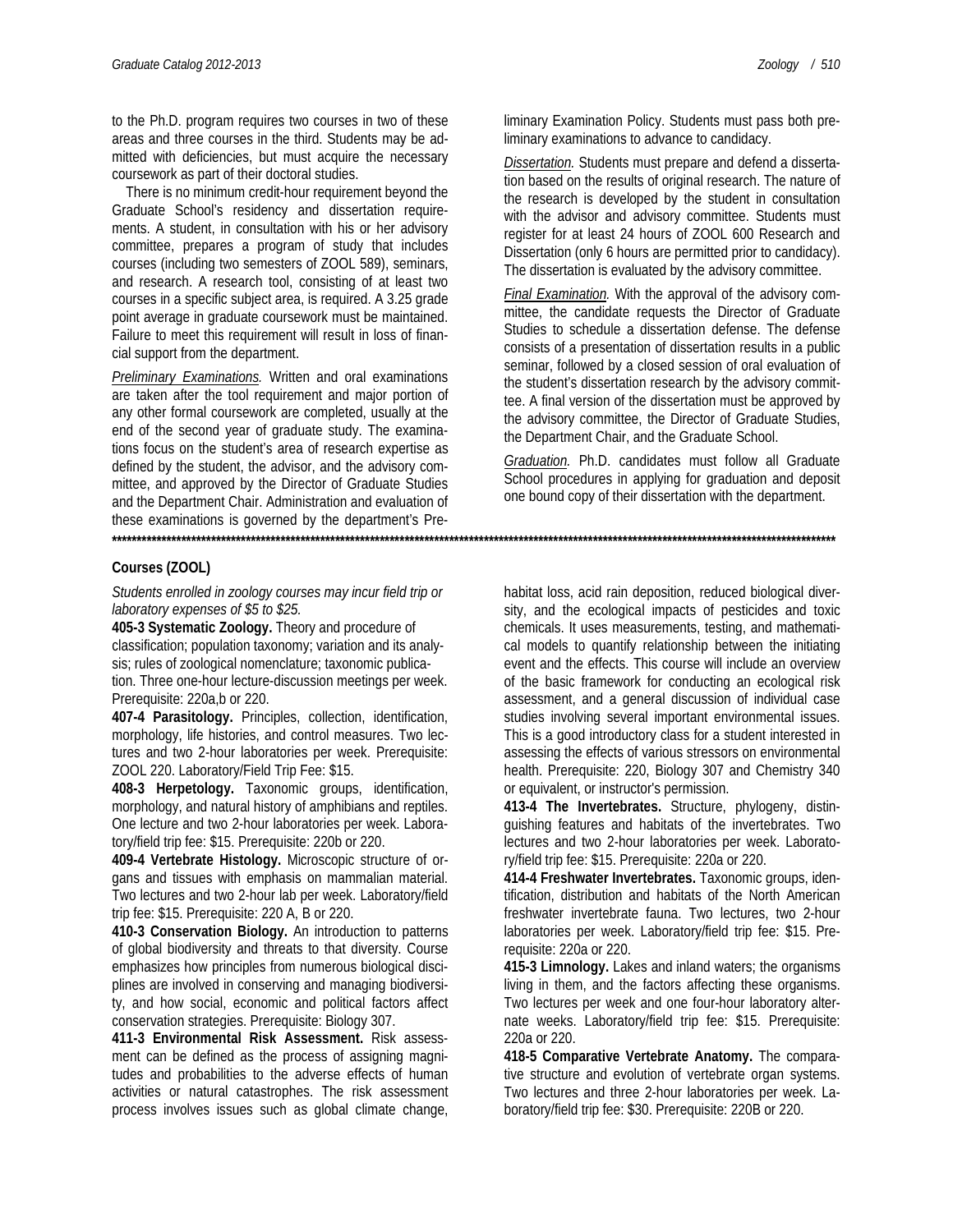**421-4 Histological Techniques.** Methods of preparing animal tissue for microscopic study and learn theories of staining and histochemistry. One lecture and two threehour laboratories per week. Offered Fall term. Prerequisite: ten semester hours of biological science.

**426-3 Comparative Endocrinology.** Comparison of mechanisms influencing hormone release, hormone biosynthesis and the effects of hormones on target tissues. Include ablation and histology of glands and chemical and bio-assays with vertebrates and invertebrates. Two lectures and one two-hour laboratory per week. Prerequisites: 220 A, B or 220. Laboratory/field trip fee: \$15

**432-3 Principles of Toxicology.** This course will introduce students to the main topics in the field of Toxicology. The emphasis will be on understanding physiological, biochemical and molecular mechanisms of toxicity. Prerequisite: ZOOL 220.

**433-6 A, B (3,3) Comparative Physiology.** Variations of physiological processes in animal phyla, comparison with human physiology, and physiological adaption to environmental variation. (a) Review of basic physiology principles and comparative aspects of mechanism and function. (b) Comparative physiology and environmental adaption; mechanisms of coping with environmental variation. Prerequisites: (a) One year of biological science (b) ZOOL 433a, PHSL 433a, or equivalent.

**435-3 Plant-Insect Interaction.** Plants and insects have played major roles in influencing each other's evolutionary diversification. This course will be an evolutionary and ecological examination of the interactions between plants and insects. Topics will include herbivory, pollination relationships, ant-plant mutualisms, host plant choice, specialized vs. generalized relationships, seed and fruit dispersal, coevolution/cospeciation, and chemical ecology. Prerequisite: Biology 200a, b or equivalent; Biology 307 or equivalent.

**438-3 Plant and Animal Molecular Genetics Laboratory.**  (Same as PLB 438, PSAS 438, AGSE 438, AND PLSS 438) Arabidopsis and Drosophila model organisms , labbased training in laboratory safety, reagent preparation, phenotype analysis, genetics, DNA and RNA analysis, PCR, cDNA construction, cloning and sequencing of genes. Includes plant and bacterial transformation, and a population level analysis of genetic variation using RAPD markers in grasses and Alu insertion in humans. Two 2-hr labs and one 1-hr lecture per week. Prerequisites: BIOL 305. Lab fee: \$30.

**440-3 Wildlife Nutritional Ecology.** This course will provide an understanding of basic nutritional principles (including foraging, digestion, absorption, metabolism, and requirements), demonstrate their application to ecological relationships of wild terrestrial vertebrates with their environment, and stimulate students to critically evaluate published literature in this field of study. Prerequisite: BIOL 307.

**441-3 Evolutionary Ecology.** An overview of how phenotypic variation in organisms is optimized and constrained by ecological and evolutionary factors. Material drawn from perspectives of life history, behavioral ecology, and population and community ecology. Overview of the theoretical frameworks and case studies of major areas in evolutionary ecology. Prerequisites: BIOL 304, 307. Recommended: MATH 141.

**443-3 Restoration Ecology.** (Same as Plant Biology 443). Ecological restoration tests current understanding of ecosystem assembly and function. This course applies ecological theory to restoration, with an emphasis on factors influencing plant community assembly and evaluating restoration success. Two lectures a week and one four-hour lab alternate weeks. Prerequisite: Biology 307 or equivalent.

**444-4 Ecological Analysis of Communities.** (Same as PLB 444) Includes concepts and methods pertaining to the analysis of ecological data. Approaches will include a variety of methods for analyzing multivariate ecology, diversity, pattern, and spatial data. Laboratory will include the computer application of these concepts and methods to field situations. Prerequisite: BIOL 307 or equivalent, or consent of instructor. Lab fee: \$15.

**445-4 Wetland Ecology and Management.** This course provides students with experience in wetland ecology and management with an emphasis on wetland functioning, field sampling, and identification of common wetland plants. Lab Fee: \$25. Prerequisite: either BIOL 200 or PLB 200; and BIOL 307; or consent of instructor. Two lectures and one 4-hour lab per week. Same as PLB 445.

**450-3 Genome Evolution.** This course introduces the diversity of genomes and the evolutionary forces shaping them. Molecular evolution from the level of single nucleotides to whole genomes will be covered. Prerequisites: Consent of instructor or BIO 305 and ZOO 304.

**458-3 Issues in Aquatic Ecology.** With its primary focus on freshwater ecosystems, this course will cover important issues in aquatic ecology including: surface water and groundwater quality, global warming, use of fish hatcheries, exotic species, genetically manipulated organisms, stream habitat degradation, dams, diversions, the Great Lakes, local issues. Prerequisite: Biology 307 or consent of instructor.

**460-2 Upland Game Birds.** Biological overview and identification of upland and shoreline game birds plus raptors and selectively-managed species. One lecture and one two-hour laboratory per week; there will be up to two Saturday field trips. Laboratory/field trip fee: \$10. Prerequisite: 220B or 220 or consent of instructor.

**461-3 Mammalogy.** Taxonomic characteristics, identification, and natural history of mammals. Two one-hour lectures and one two-hour laboratory per week. Laboratory/field trip fee: \$10. Prerequisite: 220B or 220.

**462A-2 Waterfowl Ecology and Management.** This class will explore the pertinence of basic life history theory and ecological principles to waterfowl management. Lecture topics include but are not limited to waterfowl life histories (i.e. productivity and mortality), foraging ecology, nutrition,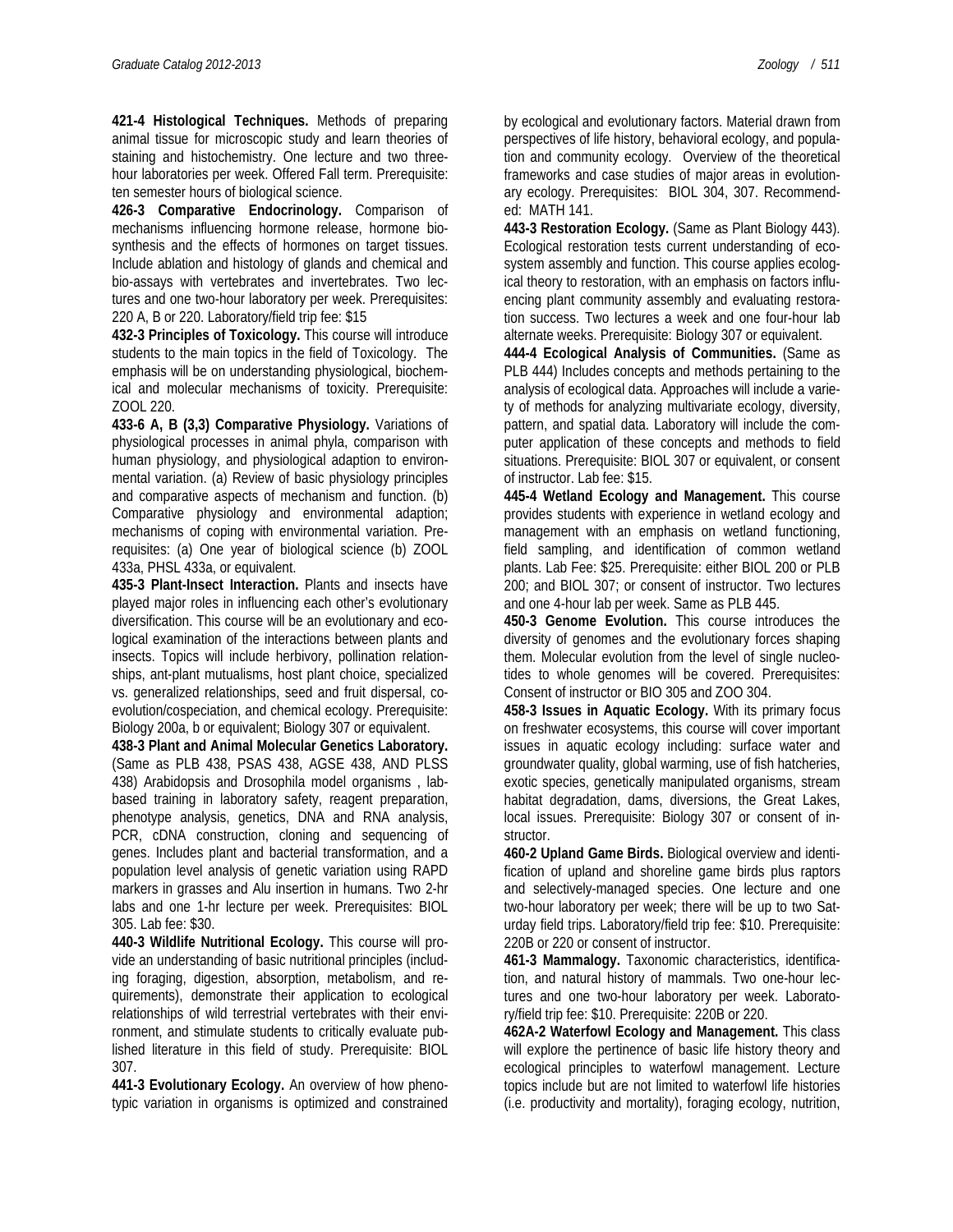habitat use, habitat management, migration, and the influence of harvest. Prerequisites: ZOOL 220, BIOL 307, or consent of instructor.

**462B-1 Waterfowl Ecology and Management (laborato-**

**ry).** This laboratory will meet one day/week for two hours. The primary objective will be waterfowl identification with a secondary emphasis on wetland plant identification and field techniques in waterfowl research and management. There will be 2-3 Saturday field trips. Laboratory/field trip fee: \$10. Prerequisites: none

**463-3 Game Mammals.** Natural history and management. Two lectures and one two-hour laboratory per week. Laboratory/field trip fee: \$10. Prerequisite: 220B or 220 or consent of instructor.

**464-3 Wildlife Administration and Policy.** Responsibilities of private, state, and federal natural resources management agencies. Legal and political processes in areas of wildlife and natural resources. Three lecture per week. Prerequisite: consent of instructor.

**465-3 Ichthyology.** Taxonomic groups, identification, and natural history of fishes. Two lectures and one two-hour laboratory per week. Laboratory/field trip fee: \$10. Prerequisite: 220B or 220.

**466-3 Fish Management.** Sampling, age and growth, dynamics, habitat improvement, manipulation of fish populations, and management of freshwater and marine fish stock. Two lectures per week and one four-hour laboratory alternate weeks. Offered Fall term. Prerequisite: ten hours of biological science or consent of instructor.

**467-3 Ornithology.** Classification and recognition of birds and the study of their songs, nests, migratory habits and other behavior. One lecture and one four-hour laboratory per week. Laboratory/field trip fee: \$10. Prerequisite: 220B or 220.

**468-3 Wildlife Biology Principles.** Basic concepts of wildlife ecology and management. Includes lectures on ecological physiology, population dynamics and wildlife management strategies. Prerequisite: Biology 307 and seven other semester hours of biological science.

**469-3 Wildlife Techniques.** Field-oriented course with instruction in techniques for management of wild species and their habitat. One 1 1/2-hour lecture and one 3-hour laboratory per week, two of which may be field trips on Saturdays. Laboratory/field trip fee: \$30. Prerequisite: 220 A, B or 220.

**471-4 Entomology.** Structure, classification, and life histories of insects. Two lectures and two 2-hour laboratories per week. Laboratory/field trip fee: \$10. Prerequisite: 220a or 220.

**472-3 Introduction to Systems Biology.** (Same as PLB 471) The experimental and bioinformatics analysis of large genomic and post-genomic data sets. The goal is integration of gene regulation, protein interaction, metabolite and hormonal signaling molecules into an understanding of basic cellular circuitry networks. Examine redundancy, robustness and decision making in biological systems. Prerequisite: BIOL 305 or CS 330. Lab fee: \$15.

**473-4 Aquatic Entomology.** Structure, classification and biology of aquatic insects. Two lectures and two 2-hour laboratories per week. Laboratory/field trip fee: \$10. Prerequisite: 220a or 220.

**477-3 Aquaculture.** (Same as ANS 477) Production of food, game and bait fishes. Design of facilities, chemical and biological variables, spawning techniques, diseases and nutrition. Two lectures per week and one four-hour laboratory alternate weeks. Prerequisite: BIOL 200A or ZOOL 118 or ANS 121 with grade of C or better.

**478-3 Animal Behavior.** Biological basis of the behavior of animals. Two lectures and one two-hour laboratory per week. Offered Fall semester. Prerequisite: one year of biological science or permission of instructor.

**485-2 to 4 Special Topics in Zoology.** Examination of topics of special interest not available in other departmental courses. Offered in response to student need and faculty availability. Prerequisite: special approval needed of instructor.

**490-3 Energetics, Food Webs, and Ecosystems.** (Same as PLB 490) This course places conservation of particular species into the context of community and ecosystem management. Approaches to qualifying energy needs of individual species will be extended to models of trophic networks among multiple species. Food web structure and function, species interactions, and resilience to species loss species invasions, and environmental changes will be examined in light of landscaped processes. Prerequisite: BIOL 307 or consent of instructor.

**510-3 Evolutionary Biology.** An introductory survey of evolutionary biology at the graduate level, emphasizing conceptual issues in evolutionary genetics, adaptation, systematics, and macroevolution. Prerequisite: Biology 305 or equivalent.

**520-3 Advanced Invertebrates.** The nature and life of invertebrate animals with emphasis on comparative form, function, behavior and occurrence. Three two-hour meetings per week. Prerequisite: consent of instructor.

**521-3 Stream Ecology.** The physical, chemical, and biological factors affecting organisms in streams. Two lectures per week and one four-hour laboratory alternate weeks. Prerequisite: 415 and consent of instructor.

**523-3 Watershed Science.** (Same as Plant Biology 523) This course is part the SIU IGERT program and will focus on ecological, geomorphic, and hydrological concepts related to watersheds including hydrograph generation, frequency analysis, erosional and depositional processes, channel geomorphology, water quality and biotic integrity, and structure and function of stream ecosystems. This course will include readings and discussions and will feature guest lecturers from on specific topics. Restricted to graduate students (masters and doctoral).

**530-3 Wildlife Diseases.** Introduction to the causes and nature of diseases of wildlife with emphasis on wild mam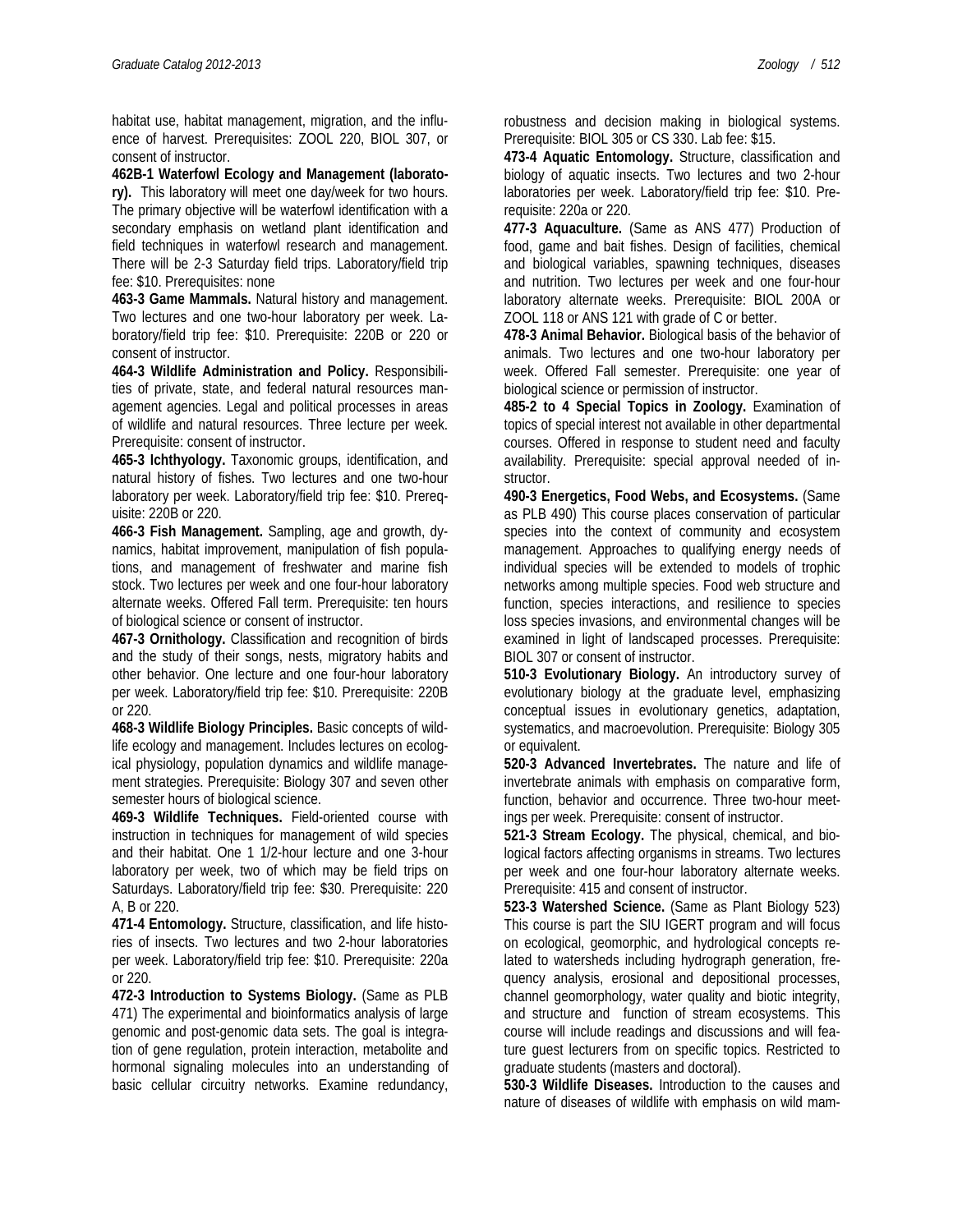mals and birds. The relationship of disease to the population ecology of species will be emphasized further. Two lectures and one two-hour laboratory per week. Offered Spring term. Prerequisite: consent of instructor.

**532-3 Wildlife Toxicology.** Fate and effects of environmental toxicants in wildlife. Review of descriptive and mechanistic toxicology for environmental contaminants. Investigation of the relationship between individual and community responses to toxicant exposure. Examination of current hazard assessment protocols and associated regulatory agencies. Prerequisite: ZOOL 468 or consent of instructor.

**533-4 Aquatic Toxicology.** This course will provide an overview of concepts and methodology for conducting tests in the field of aquatic toxicology. Specific topics to be covered include: acute and chronic bioassays, bioaccumulation tests including biotransformation processes and toxicokinetics, and modeling techniques using Quantitative Structure Activity Relationships and fugacity modeling. This class is recommended for students interested in learning about the applied methodology used in the rapidly evolving field of aquatic toxicology. Prerequisite: Biology 307 and Chemistry 340 or equivalent, or instructor's permission.

**534-3 Wildlife Habitat Analysis.** Physical, biological and behavioral factors that influence habitat use and selection by wild vertebrate populations. Landscape level analysis of wildlife habitats. Modeling habitat suitability, environmental impact and wildlife population dynamics with habitat data. Application and use of remote sensing and geographic information systems in natural resource management and habitat evaluation. One two-hour lecture and one two-hour laboratory per week. Prerequisite: consent of instructor.

**545-3 Ecosystem Ecology.** (Same as PLB 545) Fundamentals of and human modification to atmospheric chemistry and cycling of major nutrients in terrestrial ecosystems are covered in the context of global change. Laboratory exercises provide methodology and analytical approaches to studying ecosystem structure and function. Two lectures a week and one four-hour lab alternate weeks.

**550-3 Analysis of Vertebrate Populations.** This course provides instruction in the estimation of demographic parameters including but not limited to occurrence, abundance, mortality, birth, growth, philopatry, emigration, and immigration. Students will be introduced to and provided detailed instruction in the use of Program MARK to analyze data from individually marked organisms. Prerequisite: a course in statistics.

**554-1 to 4 (1 per semester) Evolution Seminar.** (Same as Anthropology 554, Molecular Biology, Microbiology and Biochemistry 554, Plant Biology 554) Advanced topics in evolutionary biology including genetics & development, evolutionary ecology, phylogeny, paleontology, biogeography, population genetics, molecular ecology, speciation, molecular evolution, and macroevolution. Topics will vary each semester. Seminar format with group discussions and

student presentations. Graded *S/U*. Prerequisite: consent of instructor.

**556-3 Phylogenetics.** (Same as ANTH 556, MBMB 556, and PLB 554) An advanced introduction to modern methods of phylogenetic inference, emphasizing both theoretical background concepts and numerical approaches to data analysis. Topics include properties of morphological and molecular characters, models of character evolution, tree estimation procedures, and tree-based testing of evolutionary hypotheses. Prerequisite: consent of instructor.

**557-4 Biostatistics.** (Same as Plant Biology 557) Basic biostatistics procedures used by researchers in life sciences and related fields. Topics include descriptive statistics, probability and distributions, statistical models, likelihood methods, experimental design, analysis of variance, regression, correlation, and the use of statistical software.

**558-4 Advanced Biostatistics.** (Same as Plant Biology 558) Advanced biostatistical procedures used by researchers in life sciences and related fields. Topics include multiple and logistic regression, randomization tests, jackknife and bootstrap, Mantel tests, BACI designs, MANOVA, repeated measures analysis and the use of statistical software. Prerequisite: 557, Plant Biology 557 or equivalent.

**559-4 Analytical Techniques in Toxicology**. This is an advanced class for graduate students interested in the analytical tools used in the field of Environmental Toxicology. Prerequisite: CHEM 340 with C or better.

**564-1 to 2 Aquaculture Techniques.** Practical experience in aquaculture techniques. Course consists of modules which require student participation in hands-on experience, (e.g., spawning, induction of spawning, production of fry, operation and grading, diagnosis and treatment of parasites and diseases, and transporting of fish). One credit for completion of two modules. Register any semester, one year to complete elected number of modules. Written report and examination required for each module. Cost incurred by student varies with modules selected. Prerequisite: 477 or consent of instructor.

**565-3 Environmental Physiology of Fish.** Synthesis of effects of pollutants on physiological processes of fish. Course begins with an overview of fish physiology. Topics include: concepts, methods, and measurements in aquatic toxicology; histopathological, physiological, and behavioral responses to pollutants; and toxicity of heavy metals, organics, particulates and other pollutants. Three lectures per week. Prerequisite: 465 or consent of instructor.

**568-2 Fish Stock Assessment.** Methods of characterizing fish populations including mortality rates, age growth analysis, population sampling, yield models, habitat evaluation procedures and creel survey techniques. Two one-hour meetings per week. Prerequisite: 466 or consent of instructor.

**569-3 Advanced Fisheries Management.** Advanced topics related to the management of fisheries including urban fisheries, native American fisheries, freshwater commercial fisheries, Great Lakes fisheries, impact of power generat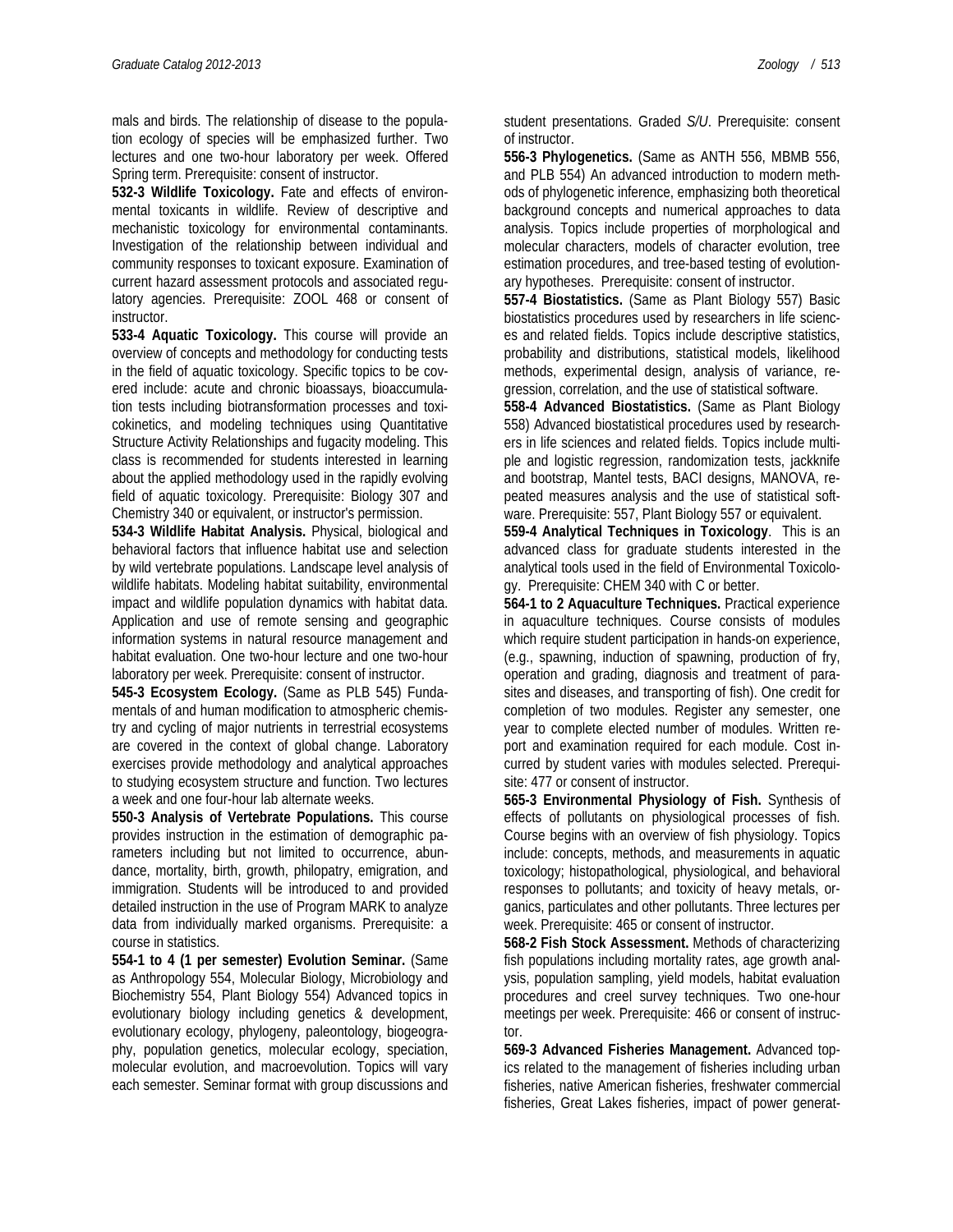ing plants on fishes, and in-depth consideration of indices of community structure and current topics in fish management. Three lectures per week. Prerequisite: 466 or consent of instructor.

**570-3 Advanced Aquaculture.** Special topics in aquaculture and practical methods for the production of coldwater, coolwater, warmwater, and tropical aquatic species. Three lectures per week and one weekend field trip. Prerequisite: 477 or equivalent.

**573-3 Physiological Ecology.** The role of physiological, morphological, and behavioral adaptations and adjust-

management and conservation of animal populations. Areas of emphasis include (A) an introduction to mathematical models and graphical theory of population dynamics, (B) application of theory to population management & Conservation, and (C) empirical approaches to studying population and regulation. Prerequisites: BIOL 307 pr consent of instructor.

**578-3 Population Genetics.** (Same as Plant Biology 578) Genetic structure of populations, factors causing changes and principles governing rate and direction of change. Three lectures per week. Prerequisite: BIOL 304 or equivalent, and BIOL 305 or equivalent.

**579-3 Molecular Genetics Techniques.** Practical experience in molecular genetics techniques currently used in zoology for population genetic analysis and for molecular systematics. Emphasis will be on methods for allozyme, mtDNA and nuclear DNA analysis. Class projects will focus on experimental design, data collection and analysis. Prerequisite: consent of instructor.

**580-1 Current Topics in Evolution.** (Same as Anthropology 580, Molecular Biology, Microbiology and Biochemistry 580) The Evolution Discussion Group meets weekly throughout the year to discuss current evolutionary literature and the research of participants. All students and faculty with an interest in evolutionary biology are welcomed to participate.

**581-2 Zoological Literature.** Diversity and functions of zoological literatures, scientific writing and the publication process. Two lectures per week. Prerequisite: graduate status in a biological science.

**582-1 to 4 (1,1,1,1) Graduate Zoology Seminars.** Special topics in zoology. Consult department for each semester's topic. One meeting per week. Prerequisite: consent of instructor and department.

**584-3 Conservation Genetics.** Application of principles from evolutionary and ecological genetics to conservation biology, fishery management, wildlife management, and aquaculture. Includes an overview of classical, molecular, population and quantitative genetics leading to an understanding of how managers can conserve genetic diversity and evolutionary potential of natural and captive populations. Prerequisite: BIOL 305 or consent of instructor.

**585-36 (3 per topic) Seminar.** Advanced study of special topics in zoology. **(a)** Seminar in animal behavior. **(c)** Seminar in ecosystems. **(d)** Seminar in wetland ecology. **(e)**

ments in the ecology of vertebrate organisms with special emphasis on examining the energy balance and environment as it influences vertebrate ecology. Two hours of lecture and one two-hour laboratory. Prerequisite: Biology 307 or equivalent, and consent of instructor.

**576-1 Seminar in Ecology.** (Same as PLB 589a.) Discussions of current and historical research and literature in various subject areas of ecology. 1-12 hours; 1 per semester.

**577-2 Population Ecology.** Principles of population dynamics as related to animals, with application to Seminar in wildlife ecology: impact of land use. **(f)** Seminar in fish biology. Survey of fish biology and ecology dealing largely with topics not covered in 465. Life history strategies, physiology and other fundamental biological features of fishes will be covered in some depth. Prerequisite: 465. **(g)** Seminar in parasitology. **(h)** Seminar on the amphibia. **(j)** Seminar in developmental biology. Detailed coverage of current topics of interest in developmental biology; the course will emphasize interacting systems in the development of both vertebrates and invertebrates, from the molecular to the tissue levels. Prerequisite: 300, Biology 309, or equivalent. **(z)** Seminar in selected topics. Prerequisite: consent of instructor or department.

**586-1 Fisheries Seminar.** Contemporary topics, literature, and oral and written communication in fisheries science. Enrollment required for zoology graduate students specializing in fisheries science for all fall and spring semesters until degree requirements are completed, unless exempted by the student's academic advisor. Only one 586 credit hour, however, may be used to satisfy degree requirements. One meeting per week.

**587-3 Community Ecology.** This course focuses on a search for pattern in the structure, composition and dynamics of ecological communities. We will examine similarities and differences in composition or structure of ecological communities to try to establish what factors may determine or constrain their organization in time and space. This course complements material presented in 577. Prerequisite: Biology 307 or equivalent.

**588-1 to 4 (1, 1, 1, 1) Wildlife Seminar.** Contemporary topics, literature, and oral and written communication in wildlife ecology. Enrollment required for zoology graduate students specializing in wildlife ecology for all Fall and Spring semesters until degree requirements are completed. Only four 588 credit hours, however, may be used to satisfy degree requirements. One meeting per week.

**589-1 to 2 (1, 1) Zoology Colloquium.** Regularly scheduled presentations by invited seminar speakers on topics of current research interest in Zoology. Graded S/U. Only two credits of 589 may be used to satisfy degree requirements. Restricted to graduate students in Zoology.

**593-1 to 12 Individual Research.** Investigation in zoology other than those for theses. Only three hours may be credited toward a degree. Some costs may be borne by the student.